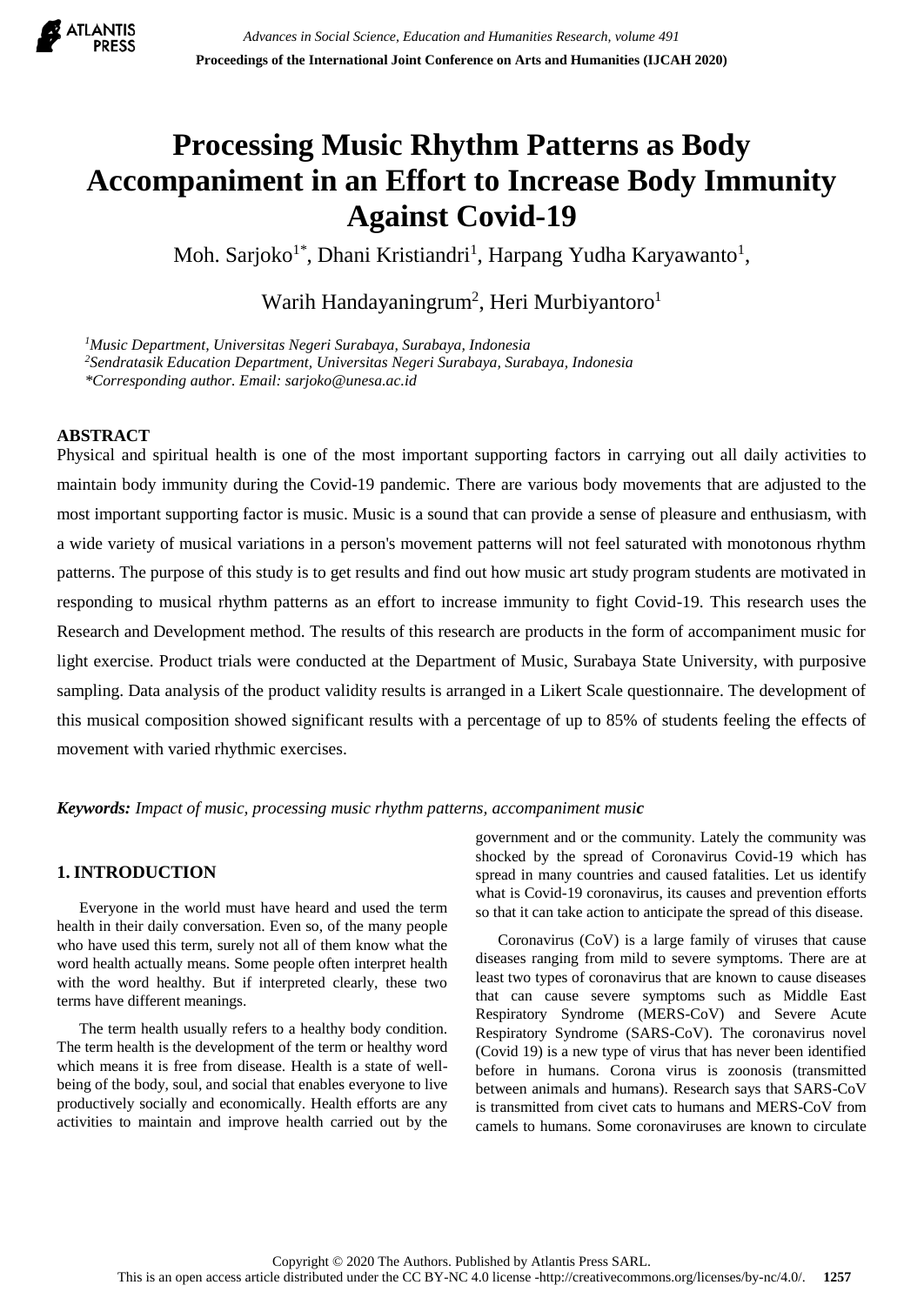in animals but have not been proven to affect humans. Clinical manifestations usually appear within 2 days to 14 days after exposure. Common signs and symptoms of coronavirus infection include acute respiratory distress symptoms such as fever, coughing and shortness of breath. In severe cases can cause pneumonia, acute respiratory syndrome, kidney failure, and even death.

Maintaining a healthy lifestyle is inseparable from the aspect of fitness, when the condition of the body is always in good shape, then endurance or immunity will always be maintained, so that expectations are not exposed to covid-19. Body fitness can be realized by eating a nutritious and regular diet, and by doing bodybuilding exercises. Body movements to achieve increased immunity require regular patterns through various stretches of the body's organs, which are generally guided by a certain amount. In the count pattern there is an unconscious aspect of musicality, if associated with music is the pattern of rhythm in a musical rhythm.

Music has a great role and importance in human life since it has the ability to trigger or convey feelings [1]. Another statement said that many qualified music therapists use music intervention to enhance an individual's nonmusical skills through music activities such as listening to music, singing, playing instruments, composing, analysing, and moving with music [2]. It shows that musical components are useful to keep maintain our health and our body fitness. The pattern of rhythm in musical science is formed in a bar, which contains several types including: 2/4, 3/4. 4/4, 6/8 and so on. Barama is the number of beats and musical note values in a piece of music. These rhythmic patterns can affect body movement patterns, so that body movements will become organized.

The explanation above is the initial concept of researchers to explore various rhythmic patterns that exist in musical science, which will be processed by researchers into a form of musical composition, arrangement, and high and low musical tonality, which is packed with compact disc products, with the hope that rhythm pattern processing products in music packaging can be used as stimulation of body movements, as well as creating an optimal power of immunity for the prevention of covid-19 transmission.

In the concept of making music compositions, researchers use a variety of music styles, both traditional and modern music, so there are several variations of music that make music presentations from several regions and is its trademark, it is one way that the music to be presented later can be communicative and familiar to users or connoisseurs who are the academic community of Surabaya State University.

# **2. METHOD**

This type of research is development research. Development research is a research method that intentionally, systematically, aims to find, formulate, improve, develop, produce, test the effectiveness of products, models, methods / strategies / ways, services, certain procedures that are superior, new, effective, efficient, productive, and meaningful (Putra, 2012: 67). The intended development is in the form of processing Music Rhythm Patterns as Accompaniment of Body Motion in Efforts to Enhance Immunity Against Covid-19.

Any music work is the close combination of rhythm, melody, form, style and various musical elements [3]. This accompaniment audio product contains rhythmic music in a variety of patterns that can be applied as accompaniment to body movements, which are devoted to efforts to increase the body's resistance to the Covid-19 virus that is currently endemic.

### **3. RESULT AND DISCUSSION**

This research is a form of research that combines the art of music, especially regarding rhythm and tempo, with physical health, which is implemented into a rhythmic *gymnasti*c audio packaging. In the long term, the aims and results of this research are expected to be an innovative, practical and effective sports recreation media.

**Table 1 Scoring assessment test for audio effectiveness of processing music rhythm patterns as stage 1 body accompaniment**

|     | The element being assessed         | <b>Alternative</b><br><b>Answers</b> |                    |            |   |     |  |
|-----|------------------------------------|--------------------------------------|--------------------|------------|---|-----|--|
| No. |                                    |                                      |                    |            |   |     |  |
|     |                                    | 5                                    | 4                  | 3          | 2 | 1   |  |
|     |                                    |                                      | VL<br>$\mathbf{L}$ | F          |   | GVG |  |
| 1.  | The implementation of the tangles  |                                      | $\sqrt{}$          |            |   |     |  |
|     | of each stage in the exercise      |                                      |                    |            |   |     |  |
|     | activities of the body.            |                                      |                    |            |   |     |  |
| 2.  | The process of body movement       |                                      |                    | V          |   |     |  |
|     | during the initial stages (heating |                                      |                    |            |   |     |  |
|     | movements).                        |                                      |                    |            |   |     |  |
| 3.  | The process of body movement       |                                      |                    |            |   |     |  |
|     | during the core stage.             |                                      |                    |            |   |     |  |
| 4.  | The process of body movement       |                                      |                    | $\sqrt{ }$ |   |     |  |
|     | during the closing stage (cooling  |                                      |                    |            |   |     |  |
|     | session).                          |                                      |                    |            |   |     |  |
| 5.  | The independence of the            |                                      |                    | V          |   |     |  |
|     | community in using audio products  |                                      |                    |            |   |     |  |
|     | Processing Rhythm Music Patterns   |                                      |                    |            |   |     |  |
|     | as Accompanying Body Motion in     |                                      |                    |            |   |     |  |
|     | <b>Efforts to Enhance Immunity</b> |                                      |                    |            |   |     |  |
|     | Against Covid-19.                  |                                      |                    |            |   |     |  |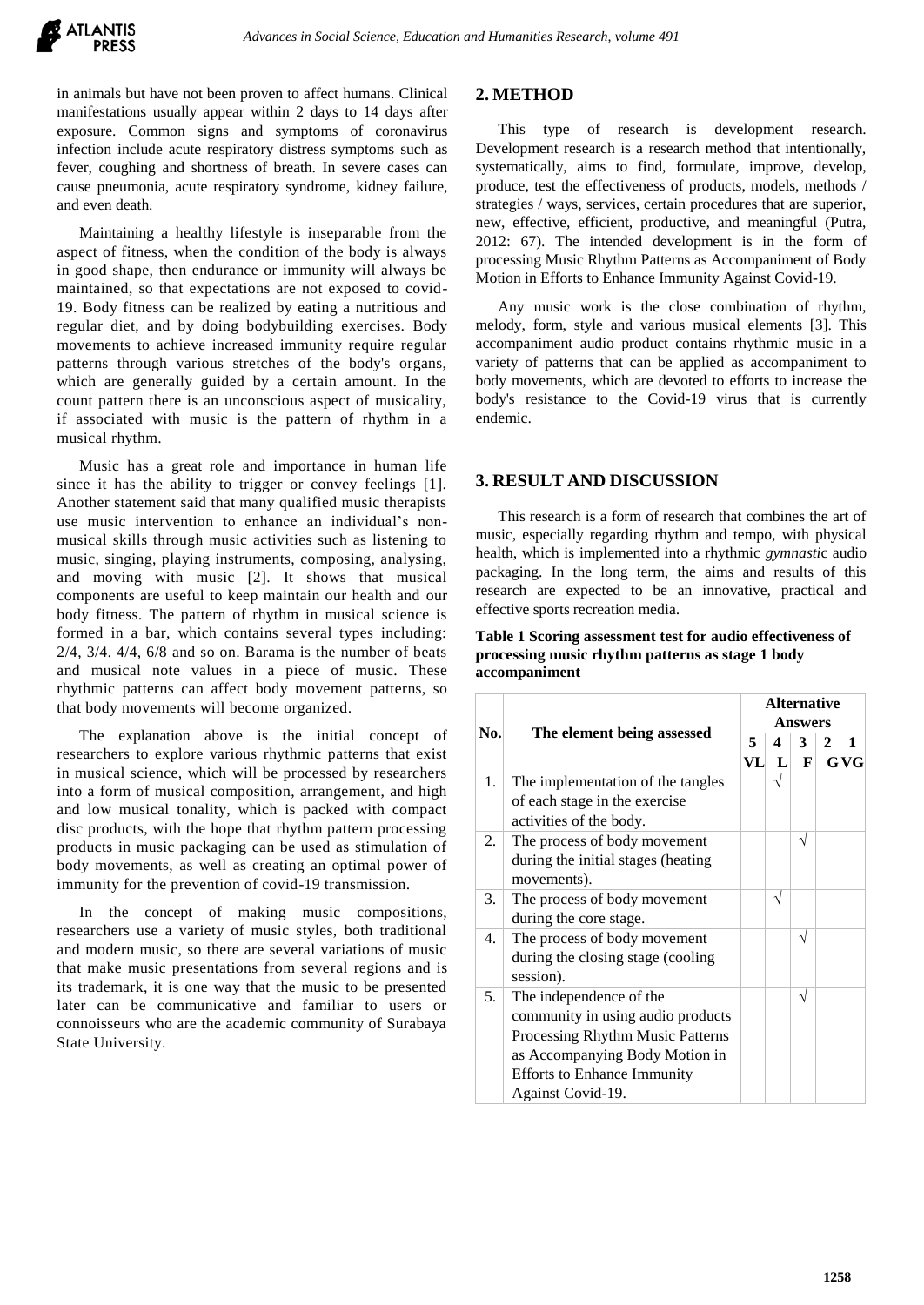

First Trial Score Recapitulation (Highest Score Amount: 5 x 4 items  $= 20$ :

No item gets a score of 5 :  $5 \times 0 = 0$ There are 2 items that get a Score of 4 :  $4 \times 2 = 8$ There are 2 items that get a Score of 3 :  $3 \times 3 = 9$ No item gets a score of 2 :  $2 \times 0 = 0$ No items got a Score of 1 :  $1 \times 0 = 0$ Total : 17. Percentage Results = Trial Score Results x  $100\%$  Highest Score Amount  $= 14/25 \times 100\%$  $= 68 %$ 

(Valid, Quality, Can be used with minor improvements).

#### **Table 2 Audio effectiveness assessment score processing processing rhythmic patterns of music as a stage 1 body movement**

| No. | The element being          | <b>Alternative Answers</b> |                         |   |              |              |
|-----|----------------------------|----------------------------|-------------------------|---|--------------|--------------|
|     | assessed                   |                            | $\overline{\mathbf{4}}$ | 3 | $\mathbf{2}$ | $\mathbf{1}$ |
|     |                            | VL                         | L                       | F | G            | VG           |
| 1.  | The implementation of      |                            | $\sqrt{}$               |   |              |              |
|     | the tangles of each stage  |                            |                         |   |              |              |
|     | in the exercise activities |                            |                         |   |              |              |
|     | of the body.               |                            |                         |   |              |              |
| 2.  | The process of body        |                            | V                       |   |              |              |
|     | movement during the        |                            |                         |   |              |              |
|     | initial stages (heating    |                            |                         |   |              |              |
|     | movements).                |                            |                         |   |              |              |
| 3.  | The process of body        |                            |                         |   |              |              |
|     | movement during the        |                            |                         |   |              |              |
|     | core stage.                |                            |                         |   |              |              |
| 4.  | The process of body        | N                          |                         |   |              |              |
|     | movement during the        |                            |                         |   |              |              |
|     | closing stage (cooling     |                            |                         |   |              |              |
|     | session).                  |                            |                         |   |              |              |
| 5.  | The independence of the    |                            |                         |   |              |              |
|     | community in using         |                            |                         |   |              |              |
|     | audio products             |                            |                         |   |              |              |
|     | Processing Rhythm          |                            |                         |   |              |              |
|     | <b>Music Patterns as</b>   |                            |                         |   |              |              |
|     | Accompanying Body          |                            |                         |   |              |              |
|     | Motion in Efforts to       |                            |                         |   |              |              |
|     | <b>Enhance Immunity</b>    |                            |                         |   |              |              |
|     | Against Covid-19.          |                            |                         |   |              |              |

Summary of Second Trial Score (Highest Score Amount: 5 x 4 items  $= 20$ :

There are 2 items that get a Score of  $5 : 5 \times 2 = 10$ There are 2 items that get a Score of  $4 : 4 \times 3 = 12$ No item gets a score of 3 :  $3 \times 0 = 0$ 

| No item gets a score of 2 | $: 2 \times 0 = 0$ |
|---------------------------|--------------------|
| No items got a score of 1 | $: 1 \times 0 = 0$ |
| Total                     | 22                 |

Percentage Results = Trial Score Results x 100 %

Higher Score Amount  
= 
$$
22/25 \times 100\%
$$
  
= 88 %

(Very Good, Very Valid, can be used without repair).

Regarding the percentage classification in the audio testing process of Rhythm Music Pattern Processing, it can be described in the following table:

**Table 3 Classification of score presentage test results effectiveness of audio rhythm pattern music processing**

| N <sub>0</sub> | Criteria for<br>Achieving<br><b>Value</b> | <b>Validity Level</b>                                              |
|----------------|-------------------------------------------|--------------------------------------------------------------------|
| 1.             | 76 % - 100 %                              | Very valid, very high quality, can be<br>used without improvement. |
| 2.             | 51 % - 75 %                               | Valid, quality, can be used with small<br>improvements.            |
| 3.             | $26\% - 50\%$                             | Invalid, not qualified, cannot be used.                            |
| 4.             | $1\% - 25\%$                              | Very invalid, very not quality, cannot<br>be used.                 |

The effectiveness of audio use Music Rhythm Pattern Processing can be measured from each activity carried out by students while using this product. The effectiveness can be seen starting from: (1) the process of gestures during the initial stages (heating movements), (2) the process of gestures during core movements (high impact), (3) the process of gestures during the closing stages (cooling down movements), up to (4) A measure of independence in the use of audio Rhythm Pattern Music Processing. Based on the data 2 (two) times of the implementation phase, a significant score increase was seen, ranging from a percentage of 68% to 88%. This shows that this Audio Rhythm Pattern Processing audio product is applicable or easily used independently by the community.

## *3.1. Processing Rhythm Patterns, Music Rhythm, and Body Motion Tonality accompaniment*

In music, rhythm is one of the important factors, and keeping the steady tempo is the basis for playing music. Rhythm is the component of music that punctuates time, carrying us from one beat to the next and subdivides into simple ration just like pitch [4]. In the early stages of this accompaniment music composition using a medium tempo speed or in a musical term called Allegro moderato, within that tempo there are 140 beats in 1 minute, while the rhythm pattern uses the Reggae rhythm pattern,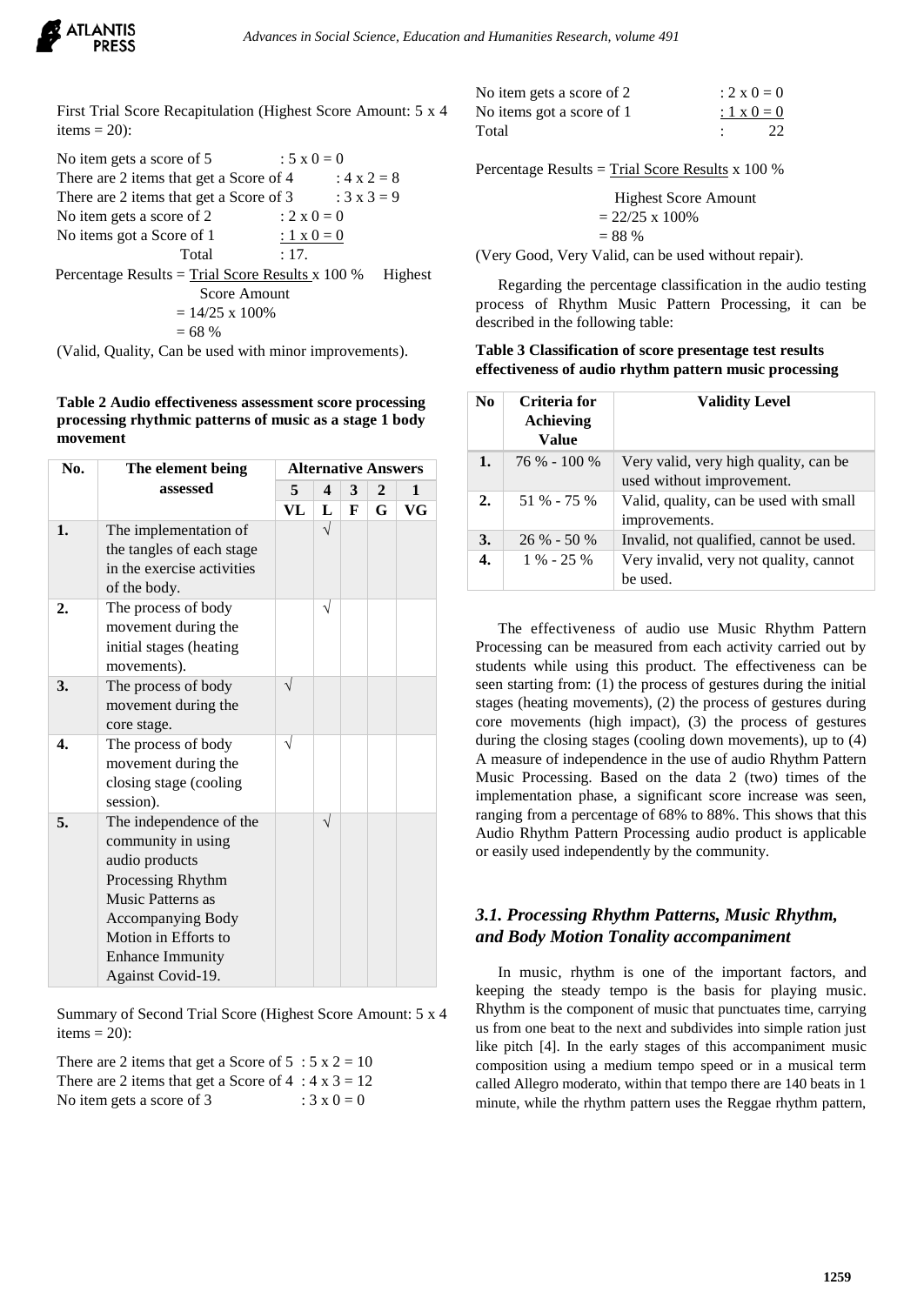

melodic texture is played with nuances of tones on gamelan instruments with ethnic music tonality Java, then accompanied by piano instruments as a chord progression amplifier. The description is a part of the intro that starts from the first bar to the 8 bar, and is already in the stage of warming up in body movements. The intro music notation can be seen below:



**Figure 1** Bar 1-4 (Intro)



#### **Figure 2** Bar 5-8 (Intro)

The accompaniment of the musical form at the intro stage uses flat and repeated tones, adjusting to the motion patterns of the body while it is still warming up, so that a flat rhythm pattern is not needed to jump up the tone register, so that it can be followed by a pattern of motion that has not been draining.

The next intro stage is in the 18 to 34 years with the rhythmic pattern still in reggae music, however, it has undergone the development of rhythmic pattern processing and melodic texture, with the addition of drum set instruments to strengthen the tempo and variations in rhythm patterns. The form of music at the intro stage is also the development of the main melody that is played with the Flute instrument, then followed by the violin instrument and the organ, with higher note registers and experiencing an ascending sequence.The pattern is to deliver a more aggressive motion response and increase in motion energi.



**Figure 4** Bar 22-26





After the initial stage rhythm pattern which is a reggae rhythm with various rhythmic patterns and melodic variations, is also supported by several instruments in the application of compositional orchestration, then in the next stage it changes the rhythm pattern, tempo speed, musical instruments played, also the rhythm changes to variations in patterns the rhythm of the tabla instruments, and the zither that dominates, the change in the pattern is found in the 50 to the 105 measure. This stage is the core of body motion after warming up with the reggae rhythmic pattern as the accompaniment, whereas at the core stage of the gesture the musical accompaniment is made with a composition rhythmic dangdut with variations in rhythmic patterns on the tabla instruments, while accompaniment instruments are on the zither, and the main melody is on the flute instrument. The composition notation can be seen on the fullscore display as follows:





In the time frame there is no underlying melodic texture, however there is already a chord progression and a *tabla* rhythm pattern.



**Figure 8** Bar 55-59

In the time frame there is still no underlying melodic texture, however the tabla game still continues, as well as the chord progression accompaniment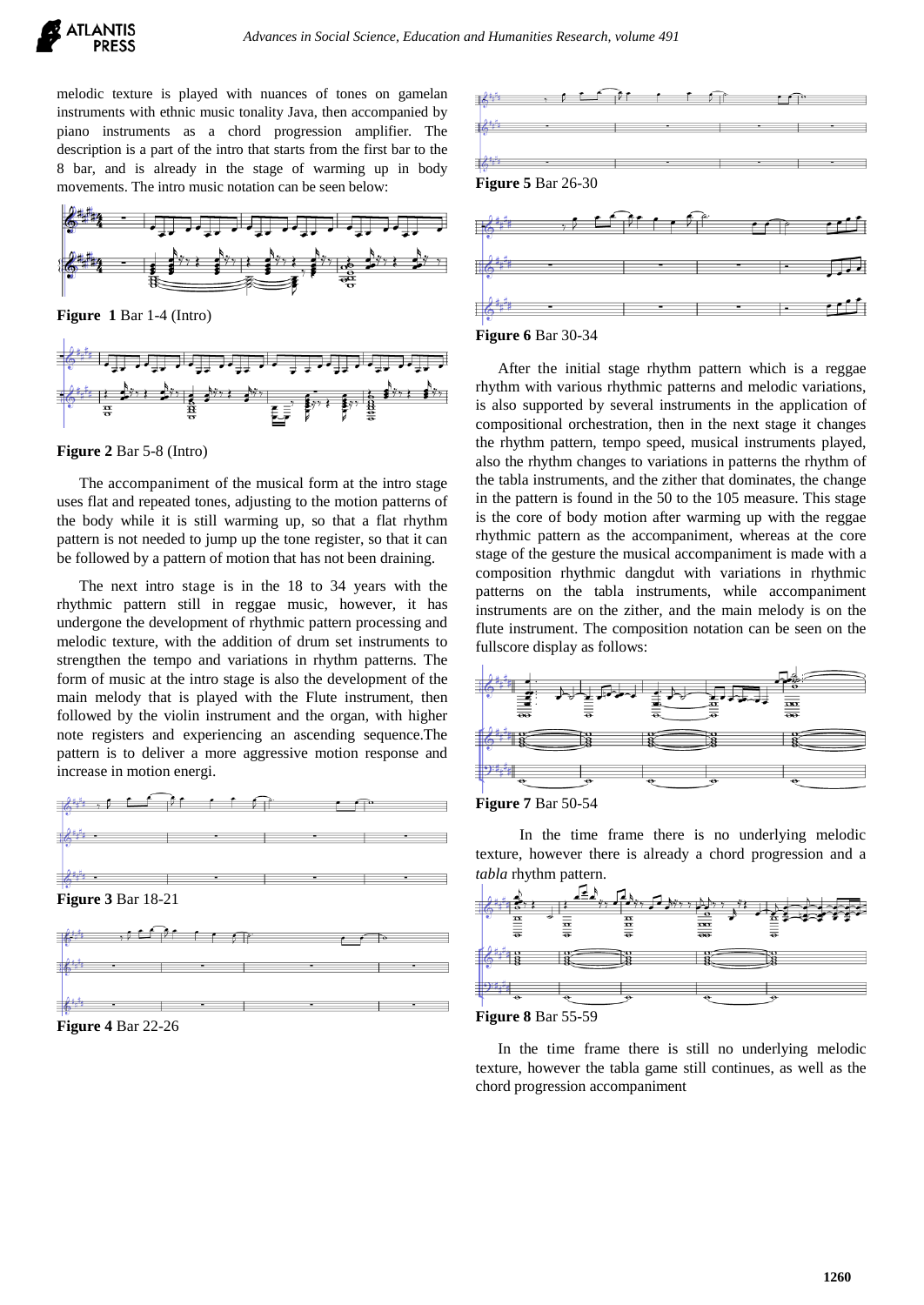

**Figure 9** Bar 66-73

In the bars of 66 to 73 is the start of the main melody and supporting rhythm patterns that experience repetition in the next bar until the 106 rhythm. The rhythmic patterns of the percussion instruments are played by tabla and tom-tom instruments, while the type of rhythm pattern uses 1/8 and 1 tones / 16 with the type of rhythm duo and quartol.



**Figure 10** Bar 106-110 (Chapter C)

|  |                                   | <u>YAY AYY AYY AYY AYY AYY AYY AYY</u> |
|--|-----------------------------------|----------------------------------------|
|  |                                   |                                        |
|  |                                   |                                        |
|  |                                   |                                        |
|  | la fine fela fine fe fe fela fine |                                        |

**Figure 11** Bar 111-113 (Chapter C)

The rhythm pattern in leter C or time 106 to time 113 is a transition of the rhythm pattern movement from dangdut rhythm patterns with tabla supporting instruments to reog ethnic rhythmic music patterns that have changed the support of musical instruments, namely drums, gamelan, and percussion.



**Figure 12** Bar 122-126 (Chapter C)

The rhythm pattern in the 122 to 126 rhythm is the rhythm pattern is the reog ethnic music rhythm, with supporting instruments of the flute, violin, and percussion music, the rhythmic pattern of the birama is more dominated by short tones which have values of 1/4 and 1/8 and supported pentatonic notes nuanced to the music accompanying reog tradition. The rhythm of the music repeats up to the time of 139

with the allegro tempo and is still the accompaniment of core body movement music.



The rhythmic patterns in the 140 to 143 rhythm are rhythmic patterns which are rhythmic, supported by triangel percussion instruments, violins and gamelan, these rhythmic patterns are repeated up to 163 rhythms and are still in the stage of core body movements.



The rhythm pattern in the range 164 to 167 is a transition pattern towards the rhythm pattern of the final stage or cooling of body movements, the rhythmic pattern is only a progression of accompaniment chords and is supported by flute, violin, piano and percussion instruments. The tempo used is changing slowly.



**Figure 15** Bar 172-176 (Chapter D)

The rhythm pattern in the range 172 to 176 is a rhythm pattern that adjusts to the stages of the body's cooling movement, so that the tempo used is slower than the tempo of the core body movements, while the tones in that part use long tones, and the rhythm pattern is dominated by notes that are ¼,  $\frac{1}{2}$ , and 1 or full. The rhythm and rhythm pattern of the music used in the cooling stage is repeated until the 204